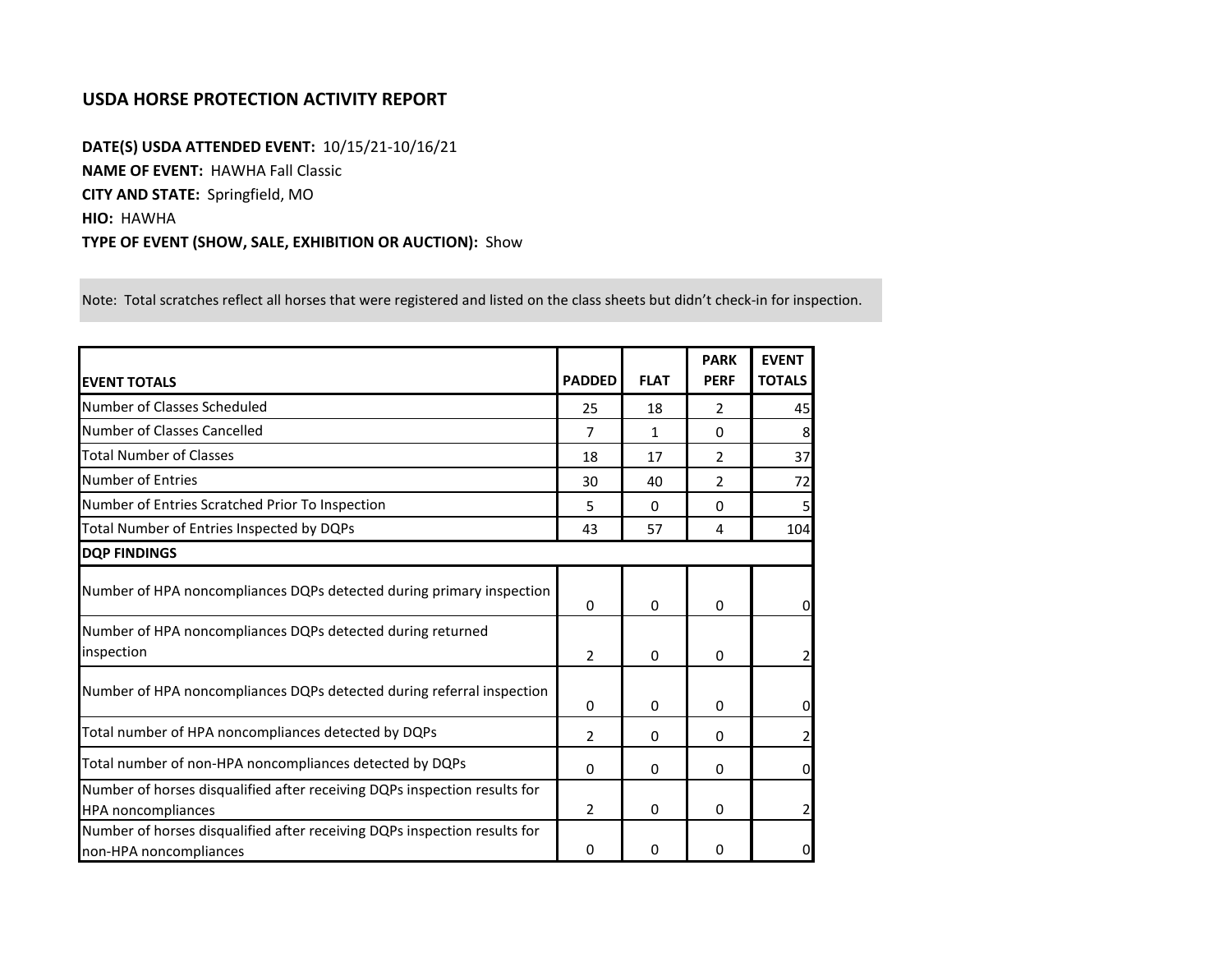| <b>USDA FINDINGS</b>                                                  |          |              |               |    |
|-----------------------------------------------------------------------|----------|--------------|---------------|----|
| Number Pre-show Entries USDA VMOs Inspected                           | 14       | 1            | 1             | 16 |
| Number Post-show Entries USDA VMOs Inspected                          | 4        | 0            | 1             |    |
| Total Number of Entries USDA VMOs Inspected                           | 18       | 1            | $\mathcal{P}$ | 21 |
| Number of HPA noncompliances detected by USDA VMOs and returned to    |          |              |               |    |
| <b>DQPs</b>                                                           | 3        | $\Omega$     | $\Omega$      |    |
| Number of HPA noncompliances detected by USDA VMOs and referred to    |          |              |               |    |
| <b>DQPs</b>                                                           | 1        | 0            | 0             |    |
| Total number of HPA noncompliances detected by USDA VMOs              | 6        | 0            | $\Omega$      | ы  |
| Number of HPA noncompliances referred by USDA VMOs to Show            |          |              |               |    |
| Management for disqualification                                       | 4        | 0            | 0             |    |
| Number of horses disqualified by Show Management after receiving USDA |          |              |               |    |
| VMOs inspection results                                               | 4        | $\mathbf{0}$ | $\Omega$      |    |
| <b>MANAGEMENT ACTION</b>                                              |          |              |               |    |
| Total Number of Horses Disqualified by Show Management for HPA        |          |              |               |    |
| noncompliances                                                        | 6        | $\mathbf{0}$ | $\Omega$      | 6  |
| Total Number of Horses Disqualified by Show Management for non-HPA    |          |              |               |    |
| noncompliances                                                        | $\Omega$ | 0            | $\Omega$      |    |
| Total Number of Horses Disqualified by Show Management                | 6        | 0            | 0             |    |

|                                             |               |             | <b>PARK</b> | <b>EVENT</b>  |
|---------------------------------------------|---------------|-------------|-------------|---------------|
| HPA NONCOMPLIANCE BREAK DOWN (DQP PRE-SHOW) | <b>PADDED</b> | <b>FLAT</b> | <b>PERF</b> | <b>TOTALS</b> |
| Bilateral                                   | 0             | 0           | o           | 0             |
| Unilateral                                  | 0             | $\Omega$    | ი           | 0             |
| Scar Rule                                   | 0             | 0           | 0           | 0             |
| <b>Prohibited Substance</b>                 |               | 0           | 0           |               |
| <b>Action Devices</b>                       | ი             | $\Omega$    |             | 0             |
| Heel/Toe                                    | 0             | 0           |             | $\mathbf 0$   |
| <b>50% Rule</b>                             | 0             | $\Omega$    |             | $\mathbf 0$   |
| <b>High Band</b>                            | 0             | $\Omega$    | ი           | $\mathbf 0$   |
| Other HPA noncompliance - Please Specify:   | 0             | 0           |             | $\mathbf 0$   |
| NON HPA noncompliance - Please Specify:     | 0             | 0           |             | $\mathbf 0$   |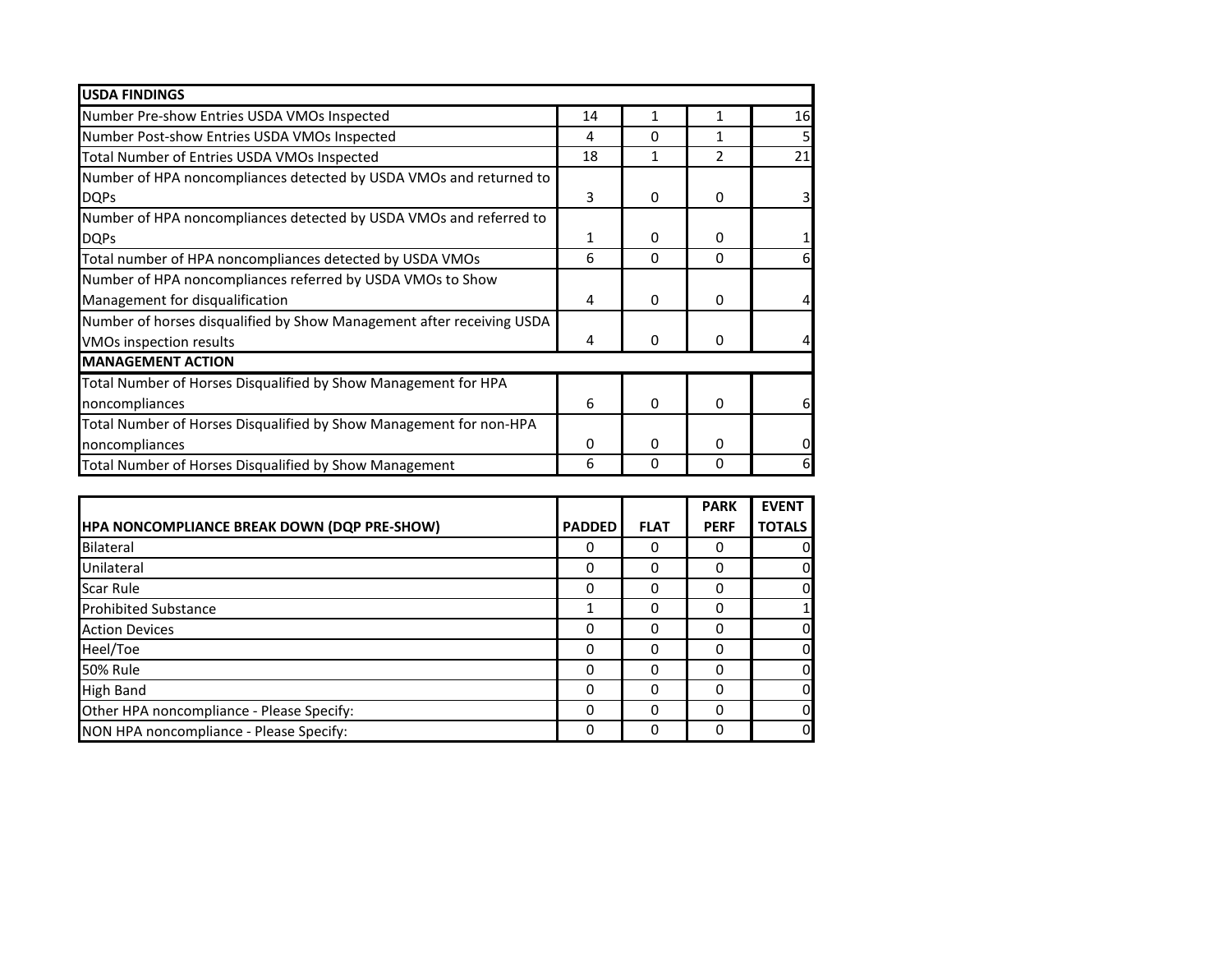|                                                        |               |             | <b>PARK</b> | <b>EVENT</b>  |
|--------------------------------------------------------|---------------|-------------|-------------|---------------|
| <b>HPA NONCOMPLIANCE BREAK DOWN (DQP POST-SHOW)</b>    | <b>PADDED</b> | <b>FLAT</b> | <b>PERF</b> | <b>TOTALS</b> |
| <b>Bilateral</b>                                       | 0             | ი           | 0           |               |
| Unilateral                                             | 0             | ი           | $\Omega$    |               |
| <b>Scar Rule</b>                                       | 0             | 0           | 0           |               |
| <b>Prohibited Substance</b>                            | 0             | 0           | $\Omega$    |               |
| <b>Action Devices</b>                                  | 0             | 0           | 0           |               |
| Heel/Toe                                               | $\Omega$      |             | 0           |               |
| <b>50% Rule</b>                                        | $\Omega$      | $\Omega$    | $\Omega$    |               |
| <b>High Band</b>                                       | 0             | 0           | 0           |               |
| Other HPA noncompliance - Please Specify: inflammation |               | ი           | 0           |               |
| NON HPA noncompliance - Please Specify:                | 0             | 0           | 0           |               |

|                                                    |               |             | <b>PARK</b> | <b>EVENT</b>  |
|----------------------------------------------------|---------------|-------------|-------------|---------------|
| <b>HPA NONCOMPLIANCE BREAK DOWN (VMO PRE-SHOW)</b> | <b>PADDED</b> | <b>FLAT</b> | <b>PERF</b> | <b>TOTALS</b> |
| Bilateral                                          | 2             | 0           |             |               |
| Unilateral                                         |               | 0           | O           |               |
| <b>Scar Rule</b>                                   | 0             | 0           |             |               |
| <b>Prohibited Substance</b>                        |               | 0           |             |               |
| <b>Action Devices</b>                              | 0             | 0           |             | o             |
| Heel/Toe                                           | $\Omega$      | 0           |             | o             |
| <b>50% Rule</b>                                    | 0             | 0           |             | 0             |
| <b>High Band</b>                                   | $\Omega$      | 0           |             | 0             |
| Other HPA noncompliance - Please Specify:          | $\Omega$      | 0           |             | 0l            |

|                                                        |               |             | <b>PARK</b> | <b>EVENT</b>  |
|--------------------------------------------------------|---------------|-------------|-------------|---------------|
| <b>HPA NONCOMPLIANCE BREAK DOWN (VMO POST-SHOW)</b>    | <b>PADDED</b> | <b>FLAT</b> | <b>PERF</b> | <b>TOTALS</b> |
| Bilateral                                              | 0             | 0           | 0           | $\mathbf 0$   |
| Unilateral                                             |               |             |             | 1             |
| Scar Rule                                              | 0             | C           | O           | $\mathbf 0$   |
| <b>Prohibited Substance</b>                            | 0             | O           |             | $\mathbf 0$   |
| <b>Action Devices</b>                                  | 0             | O           | O           | $\Omega$      |
| Heel/Toe                                               | 0             |             |             | $\mathbf 0$   |
| <b>50% Rule</b>                                        | 0             | O           | O           | $\Omega$      |
| <b>High Band</b>                                       | 0             | O           |             | $\Omega$      |
| Other HPA noncompliance - Please Specify: inflammation |               | O           | 0           | $\mathbf{1}$  |